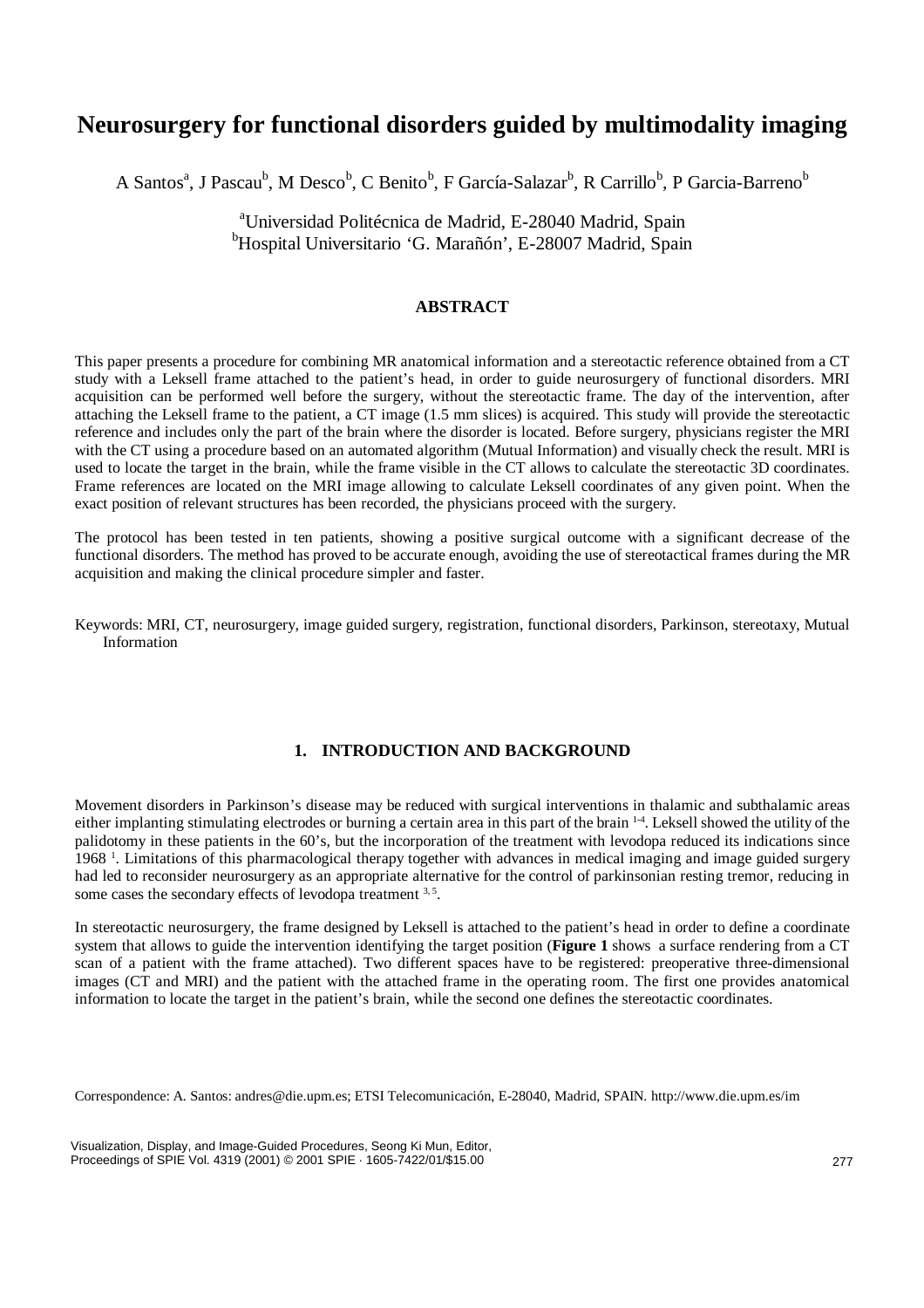Some authors have proposed the use of a CT of the patient with the head-mounted Leksell frame to locate the target. The frame reference points are visible in all the images, and from them the stereotactical coordinates can be calculated 4, 6-9. But modern stereotactic surgery can take advantage from more advanced imaging tools, like magnetic resonance imaging (MRI). MRI provides better contrast than CT for soft tissues, improving the reliability of target determination <sup>10</sup>. Although neurosurgery guided only by MRI can be performed <sup>11</sup>, MRI acquisition with the Leksell frame attached poses some technical difficulties: The use of the frame increases pre-acquisition time, since the frame references must be filled in with fluid contrast in order to make them visible in the MR images. On the other hand, clinically significant geometric distortion may be present in standard MRI images, specially at the borders of the field, thus compromising the reliability and requiring a method for correcting this artifact 12. For these reasons, the combined use of CT for frame reference and MR for target location appears as a very good solution. This paper presents a complete procedure for image-guided neurosurgery on patients suffering from movement disorders.



**Figure 1.** Volume rendering from a CT scan of a patient with the Leksell frame attached. The 'N' shaped markers allow to define X,Y and Z coordinates of any point within the patient's head. Attaching screws can also be recognized.

# **2. METHODOLOGY**

The method for combining the two different imaging modalities involved in the study critical for the result. The target locations obtained from the MR must be translated into frame stereotactic coordinates by locating the references on the CT.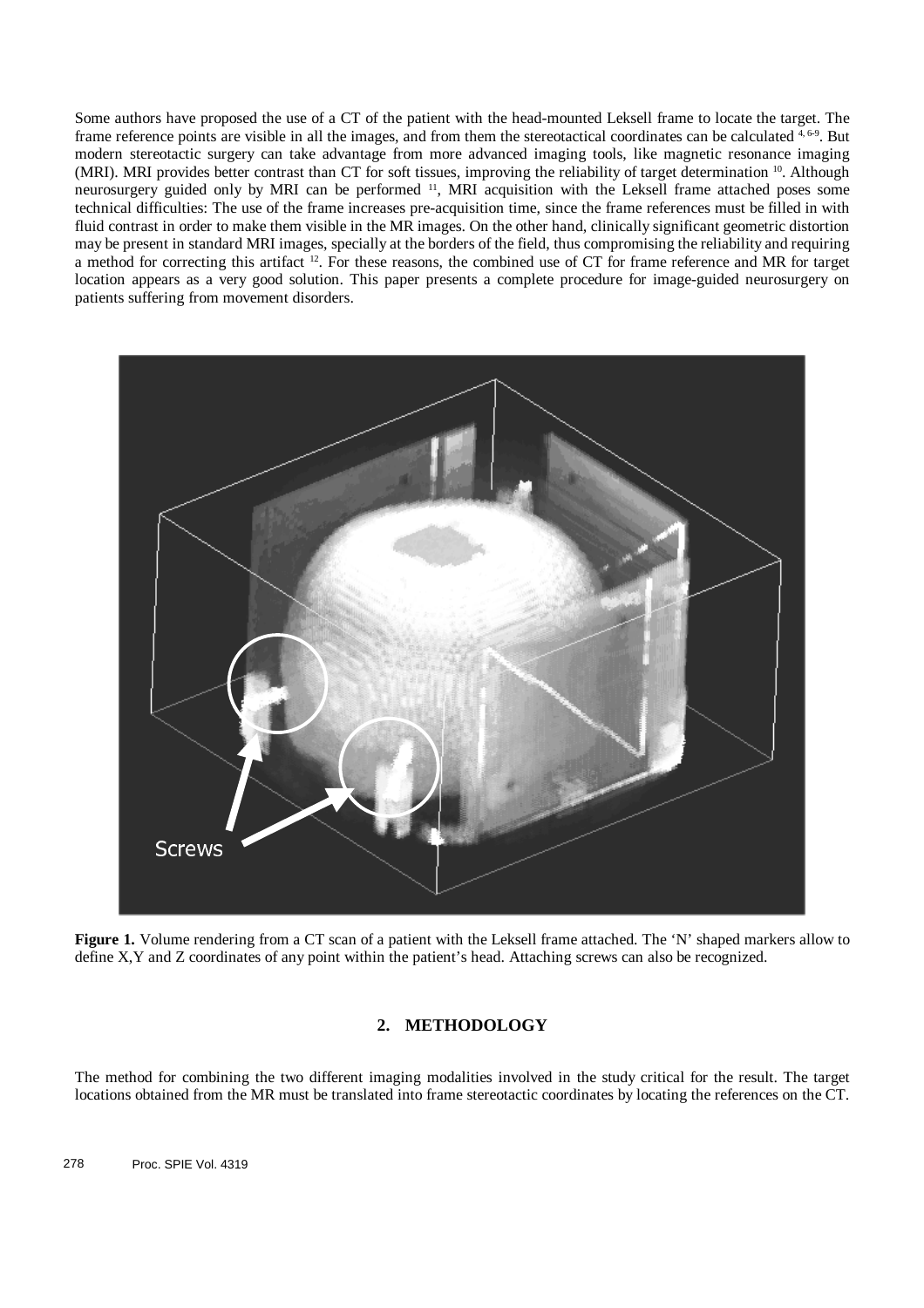The registration process calculates the three-dimensional geometrical transformation that converts the coordinates of one image using the other as a reference. When both images are registered, the same coordinates correspond to the same anatomical location in the patient's head. There are several registration methods proposed for multimodality 3D images. Some of them rely on the location of anatomical landmarks by an expert  $^{13}$  or on the use of fiducial markers visible on both modalities that are attached to the patient's skin 14. Other methods calculate the geometric transformation automatically, using only the information contained in the image and avoiding any manual intervention or the use of marker devices  $15-18$ .

In our case, a clinical MRI of the patient with no special requirements is used for the target location, avoiding the use of any external markers or reference frame during the acquisition. The day of the intervention a Leksell frame is attached to the patient's head and the a CT scan is performed with the aim of providing the reference for the coordinate calculation on the stereotactical system. The small slice thickness of the CT gives very precise location, and to avoid high radiation dose to the patient only the part of the head where the target will be found is acquired. Before the surgery, the images are registered using a recently developed automatic algorithm that is based on the maximization of the Mutual Information between the images<sup>17, 18</sup>. The registered images are then fused and the physicians locate the target on the MRI and obtain the stereotactical coordinates that come from the frame references in the CT image.

Once the CT acquisition is completed the images are sent through the hospital network to a PC workstation where the MRI was previously transmitted. The images are processed with software developed by our group. The neurosurgeons visualize them and proceed with the registration process.

### **3. IMAGE REGISTRATION**

The algorithm used in this step is based on the maximization of Mutual Information (MI) initially proposed by <sup>18</sup> and 17. Mutual Information is a concept taken from information theory that represents the degree of dependence of two random variables *A* and *B* by measuring the distance between the joint distribution  $p_{AB}(a,b)$  and the distribution associated with the case of complete independence  $p_A(a) \cdot p_B(b)$  <sup>18</sup>. This concept is related to the entropy of the random variables by the equation:<br>  $L(A, B) = L(A) + L(B) = L(A) + L(A) + L(A) = L(A) + L(B) = L(B) + L(B) + L(B)$ equation:

$$
I(A, B) = H(A) + H(B) - H(A, B) = H(A) - H(A | B) = H(B) - H(B | A)
$$
\n<sup>(1)</sup>

where  $I(A,B)$  represents the mutual information between *A* and *B*.  $H(A)$  and  $H(B)$  are the entropies of these random variables, *H(A,B)* their joint entropy, and *H(A|B)* and *H(B|A)* the conditional entropies. The entropy provides information on the amount of uncertainty about a random variable; *I(A,B)* is the reduction of uncertainty of a random variable *A* by the knowledge of another variable *B*. The entropies are calculated as:

$$
H(A) = -\sum_{a} p_{A}(a) \cdot \log_2 p_{A}(a) \qquad H(A,B) = -\sum_{a,b} p_{AB}(a,b) \cdot \log_2 p_{AB}(a,b) \tag{2}
$$

Working with images, the probability density function can be estimated by the histogram, usually very easy to obtain. The optimum geometrical transformation *T* that registers two images will maximize the information of one image that is explained by the other. If *B* is the image to be transformed and *A* is the reference, the aim of the algorithm is to find *T* that maximizes *I(A,T(B)*. Then the calculation of the registration corresponds to the maximization of MI depending on the parameters that describe the transformation. As in our study both images come from the same patient, the registration consists of a rigid body transformation (6 parameters: rotations around the three axis and three translations). For the calculation of the joint histogram we have followed <sup>18</sup>, that estimates the joint histogram  $H(A,T(B))$  using partial volume interpolation. This interpolation scheme does not create new intensity values in every iteration of the optimization, improving the accuracy of the results as compared to nearest neighbor or trilinear interpolation.

Optimization is the next step: A multiresolution approach is used for faster and better results. The transformation parameters are calculated with progressive user selectable subsampling steps in the range 884, 442, 221, 111 (X, Y and Z subsampling). 442 and 221 steps were used in all the cases providing accurate results. The optimization strategy chosen was Simplex algorithm <sup>19</sup> that, according to <sup>20</sup>, is a good compromise between speed and simplicity of implementation since it does not require evaluation of the MI gradient. The solution was found in 2.5 minutes on average on a standard PC workstation (Intel PIII 800 MHz., 256 Mb RAM).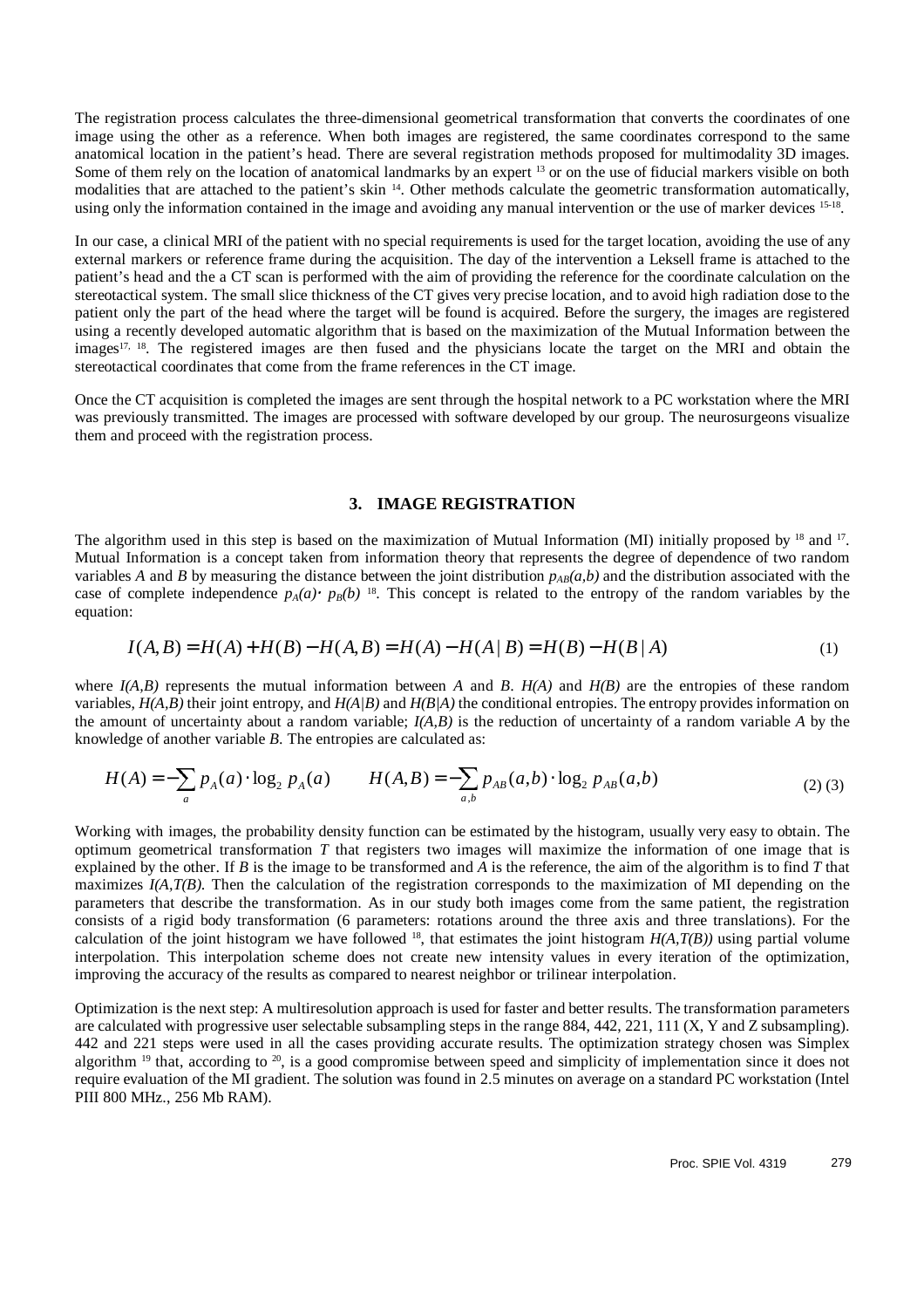

**Figure 2.** MR and CT images registered. Note the large difference in field of view that make necessary a pre-alignment step in order to find the right solution with the MI algorithm.



**Figure 3.** CT and MR images pre-aligned using 5 pairs of homologous points (SVD algorithm). This intermediate result is afterwards improved with the MI algorithm.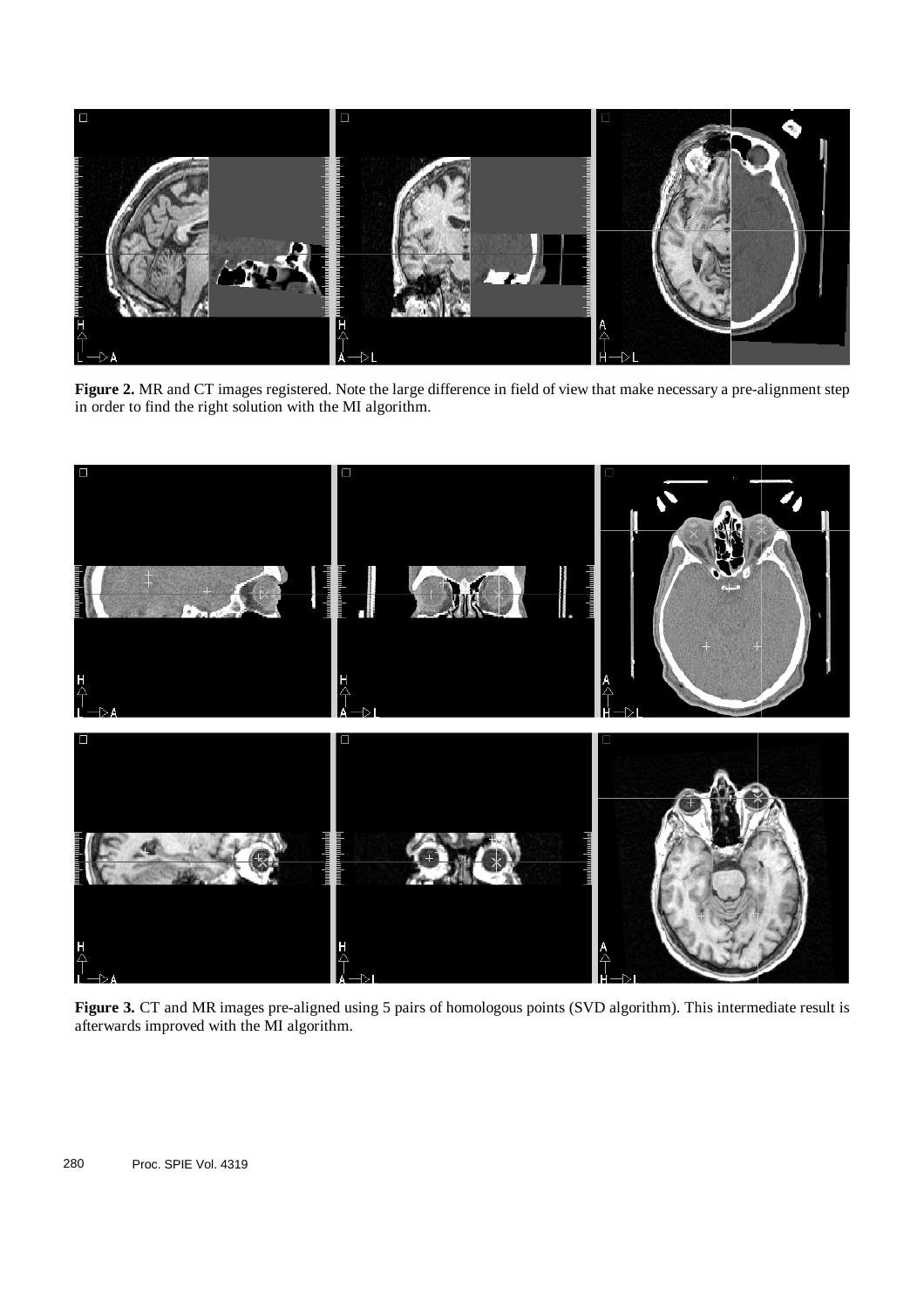This registration method has the advantage of being modality independent, because no assumptions are made about the data values contained in the image. In our case, due to the difference in the field of view of the images to be registered (MR: complete brain; CT: only target area) (**Figure 2**), the automatic registration algorithm alone fails to find the right transformation. To overcome this problem, a pre-alignment step is performed. This process consists of a supervised reorientation of the volumes by selecting a minimum of three homologous pairs of points in both images. Because of the slice thickness of the CT scan, this image is usually very noisy. The pre-alignment does not need to be very precise, so it can be performed in less than two minutes and does not require special expertise. The transformation that relates the coordinates of these points is calculated using the SVD algorithm <sup>21</sup> (**Figure 3**). After this pre-register, the MI algorithm converged to the expected solution in all the studies. As a last step, the physicians display both images and check the quality of the registration process using a tri-planar viewer together with different visualization tools (**Figure 4** and **Figure 5**).



**Figure 4.** Different visualization tools are used to check the quality of the registration process: maximum value (*top left*); curtain mode (*bottom left*, *right*).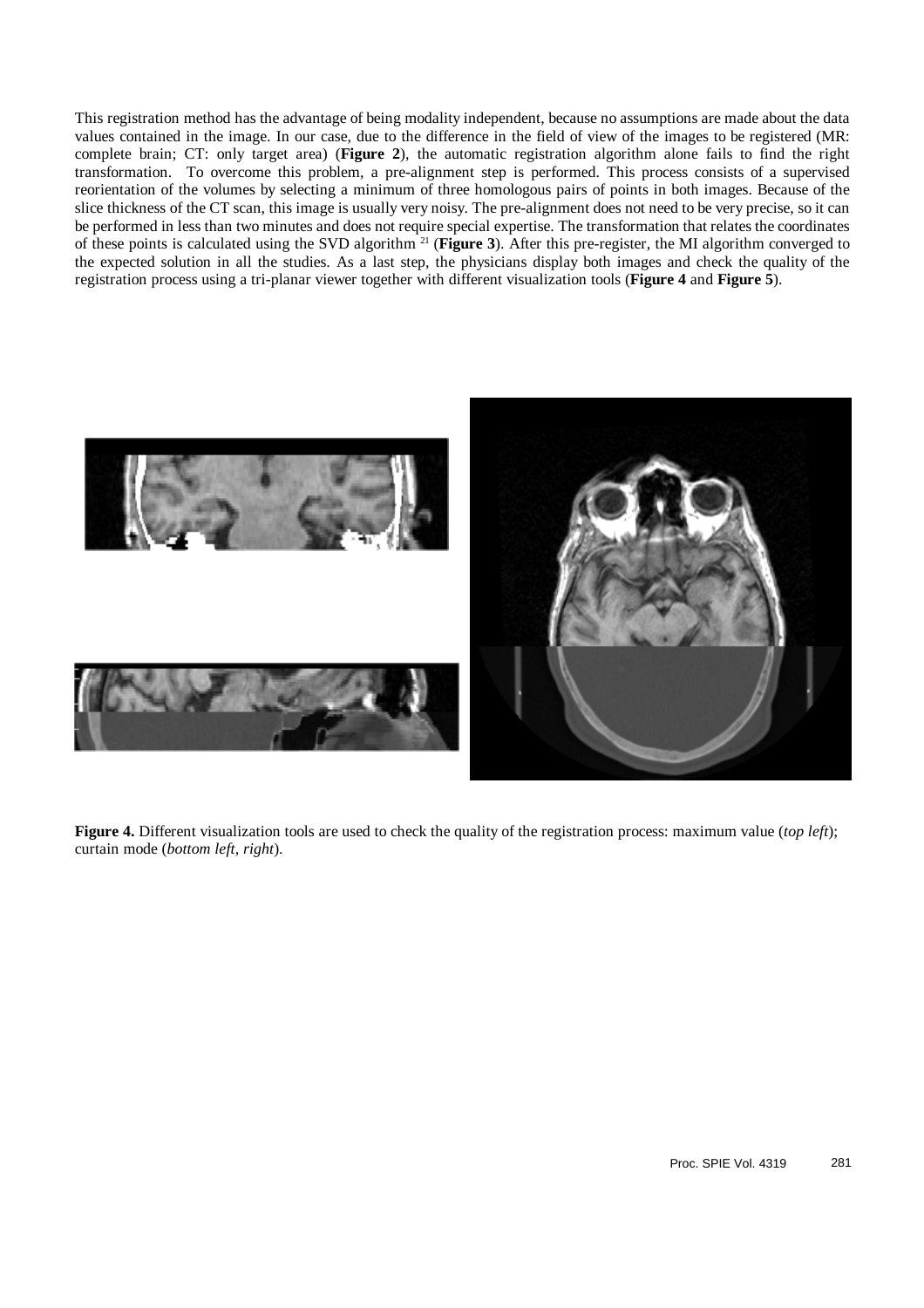

**Figure 5.** The position of known structures is displayed on the registered images in order to check the quality of the registration

# **4. TARGET LOCATION**

Registered images are displayed together combining the MR anatomical information and the Leksell frame data coming from the CT scan. The design of the frame allows to find the stereotactic coordinates in any slice by locating the nine references as shown in **Figure 6**. Once the references are identified in the slice, and taking into account that the frame may be slightly rotated with respect to the image, the X,Y and Z stereotactic coordinates of any given point are calculated. With the notation depicted in **Figure 7**, the coordinates *P'x* and *P'y* of the point *P* are translated into the frame reference system (*Px* and *Py*) using the following equation:

$$
\begin{pmatrix} P'x \\ P'y \end{pmatrix} = \begin{pmatrix} \cos \beta & -\operatorname{sen}\theta \\ \operatorname{sen}\beta & \cos\theta \end{pmatrix} \begin{pmatrix} Px \\ Py \end{pmatrix}
$$

$$
\begin{pmatrix} Px \\ Py \end{pmatrix} = \frac{1}{\cos(\theta - \beta)} \begin{pmatrix} \cos \theta & \operatorname{sen}\theta \\ -\operatorname{sen}\beta & \cos\beta \end{pmatrix} \begin{pmatrix} P'x \\ P'y \end{pmatrix}
$$

Ĭ

Ĭ Angles  $\beta$  and  $\theta$  measure the rotation of the frame with respect to the image.

 $\overline{a}$ 

The Z coordinate is obtained from the distances 1-2, 8-9 and 4-5 (**Figure 6**), that can be translated into real measurements since the distances 1-3, 4-6 and 7-9 are all 120 mm (the size of the frame). These distances correspond to the Z coordinates of points 2, 5, and 8, contained in the image plane, that also contains the target *P.* In this way it is possible to obtain the Z coordinate of any possible target in the slice.

 $\overline{a}$ 

Ĭ

 $\overline{a}$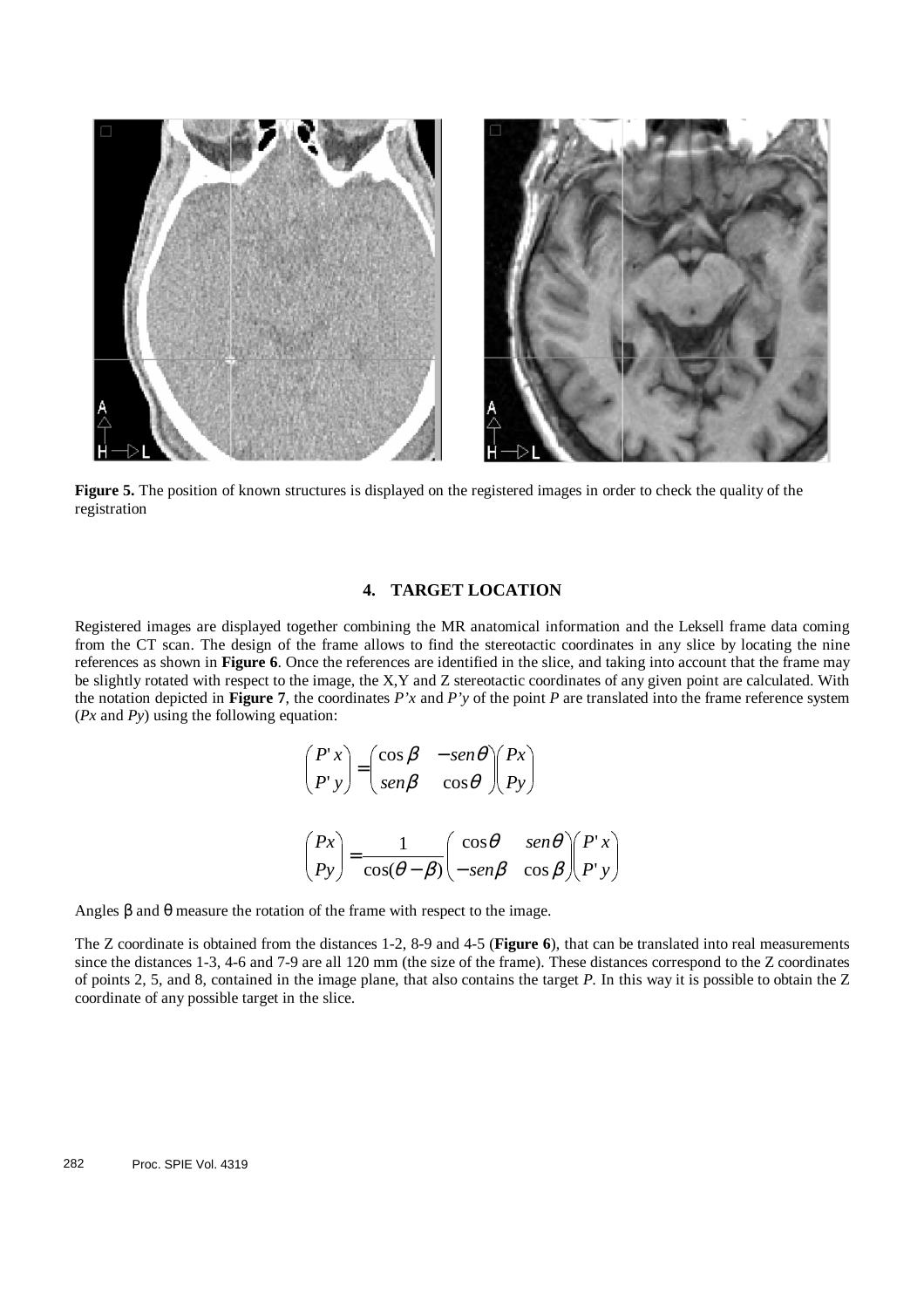

Figure 6 The Leksell frame has 'N' shaped markers in three planes. In every slice, the stereotactic coordinates are determined by the position of the 9 points.



Figure 7. Target location in Leksell frame coordinates  $(X, Y)$  and image coordinates  $(X', Y')$ , with the nine references.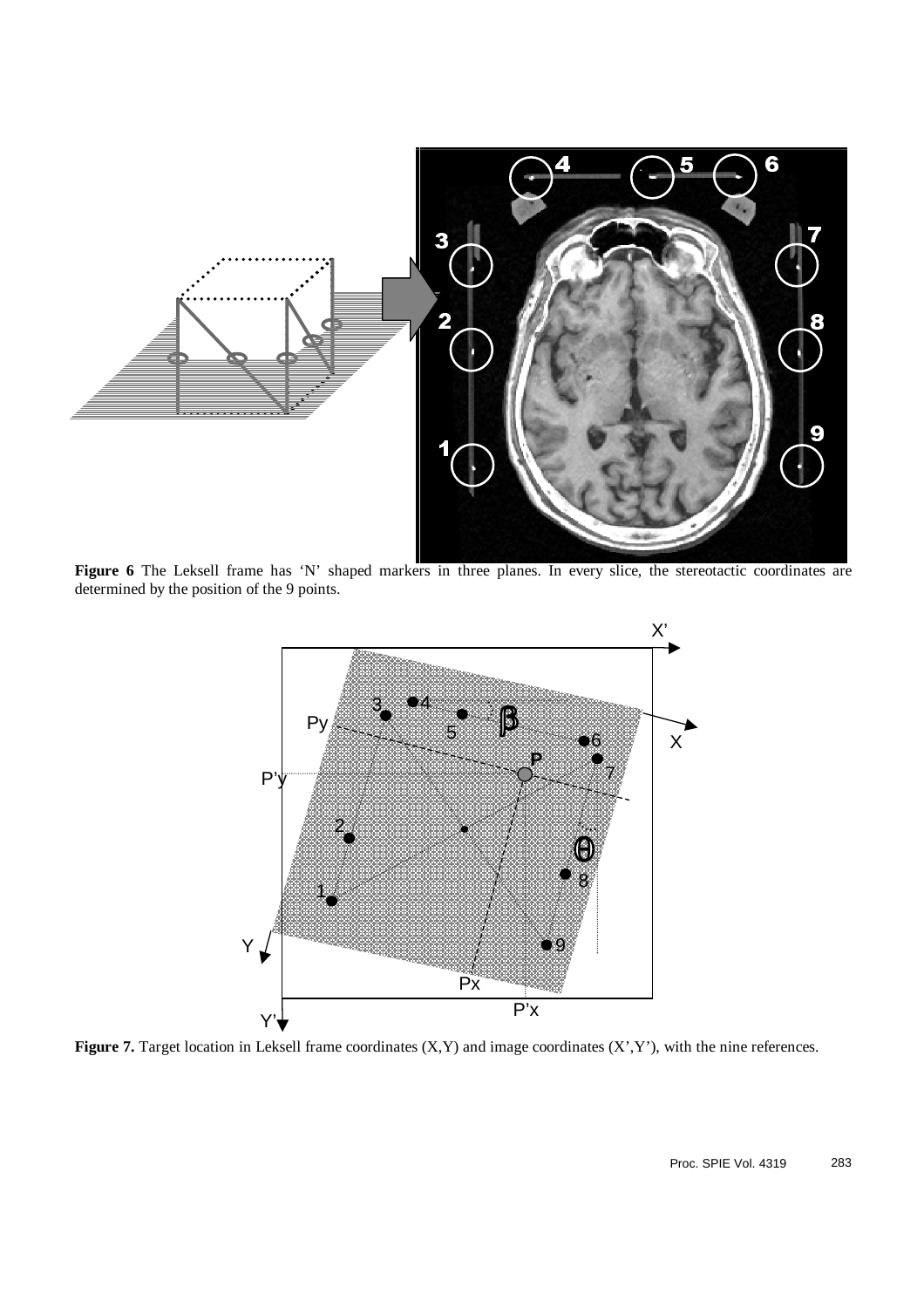## **5. CLINICAL APPLICATION**

The complete procedure has been applied to 10 patients suffering from movement disorders. A multidisciplinary group of neurologists, neurosurgeons, radiologists and engineers worked together in this project. In all the cases the surgical intervention was indicated as the best therapeutic procedure. For each study, an MR T1-weighted acquisition was obtained on a Philips GyroScan ACS 1.5 T. This study does not need any special requirements so it is usually part of the standard clinical imaging procedure on these patients. The day of the intervention, a Leksell frame was attached to the patient's head and a CT scan was acquired on a Philips LX Scanner. The slice thickness was 1.5 mm in all the studies and only the part of the brain where the lesion had been diagnosed was imaged. The average number of slices in the study was 30. This reduces the radiation dose compared to a whole brain scanning with the same slice thickness, while keeping very good spatial resolution.

In all the cases the automatic registration algorithm reached the expected solution after manual pre-alignment. The location of the targets was accurate enough, according to clinical criteria, although the surgical intervention after the target has been located is very complex and the protocol described is only one part of the process. The evaluation of the post-operative follow-up in these patients includes several factors, but in all cases there was a significant decrease of the movement disorders, and the physicians were satisfied with the results.

The complete protocol presented on this paper for image-guided neurosurgery has several advantages. The use of an MR image without stereotactic frame implies that the acquisition does not require any special consideration, and previous MRI studies of the patient may be valid for the purpose. By using the anatomical reference provided by MR, there is no need to image the whole brain with the CT, avoiding an excessive radiation dose. This is an important issue, as it allows to use a lower slice thickness, improving the accuracy in the location of the Leksell reference points at the expense of decreasing the SNR of the soft tissues (less important, since the anatomy is observed on the MR image).

The registration algorithm used has proved to be very accurate in multimodality imaging  $20, 22$ , and the pre-processing step only increases the registration time in 2 minutes. Use of the SVD registration algorithm alone could have been an alternative, provided a large number of homologous points is selected in both images. However, this approach would have required a complete CT brain image, since it is very difficult to obtain sufficient precise anatomical references on the incomplete CT.

Further work includes the incorporation of a digital brain atlas to be registered with the patient images. This could help in selecting the proper target when it is difficult to identify it in the MR image.

#### **ACKNOWLEDGEMENTS**

This work was supported in part by projects TIC99-1085-C002, CM 08.1/049/98, FIS 00/0036 and CM III PRICYT.

#### **REFERENCES**

- 1. D. Dormont, P. Cornu, B. Pidoux, A. M. Bonnet, A. Biondi, C. Oppenheim, D. Hasboun, P. Damier, E. Cuchet, J. Philippon, Y. Agid, and C. Marsault, "Chronic thalamic stimulation with three-dimensional MR stereotactic guidance," *AJNR Am J Neuroradiol*, vol. 18, pp. 1093-107, 1997.
- 2. F. Johansson, J. Malm, E. Nordh, and M. Hariz, "Usefulness of pallidotomy in advanced Parkinson's disease," *J Neurol Neurosurg Psychiatry*, vol. 62, pp. 125-32, 1997.
- 3. L. V. Laitinen, A. T. Bergenheim, and M. I. Hariz, "Leksell's posteroventral pallidotomy in the treatment of Parkinson's disease [see comments]," *J Neurosurg*, vol. 76, pp. 53-61, 1992.
- 4. L. V. Laitinen, "Pallidotomy for Parkinson's disease," *Neurosurg Clin N Am*, vol. 6, pp. 105-12, 1995.
- 5. M. W. Fox, J. E. Ahlskog, and P. J. Kelly, "Stereotactic ventrolateralis thalamotomy for medically refractory tremor in post-levodopa era Parkinson's disease patients [see comments]," *J Neurosurg*, vol. 75, pp. 723-30, 1991.